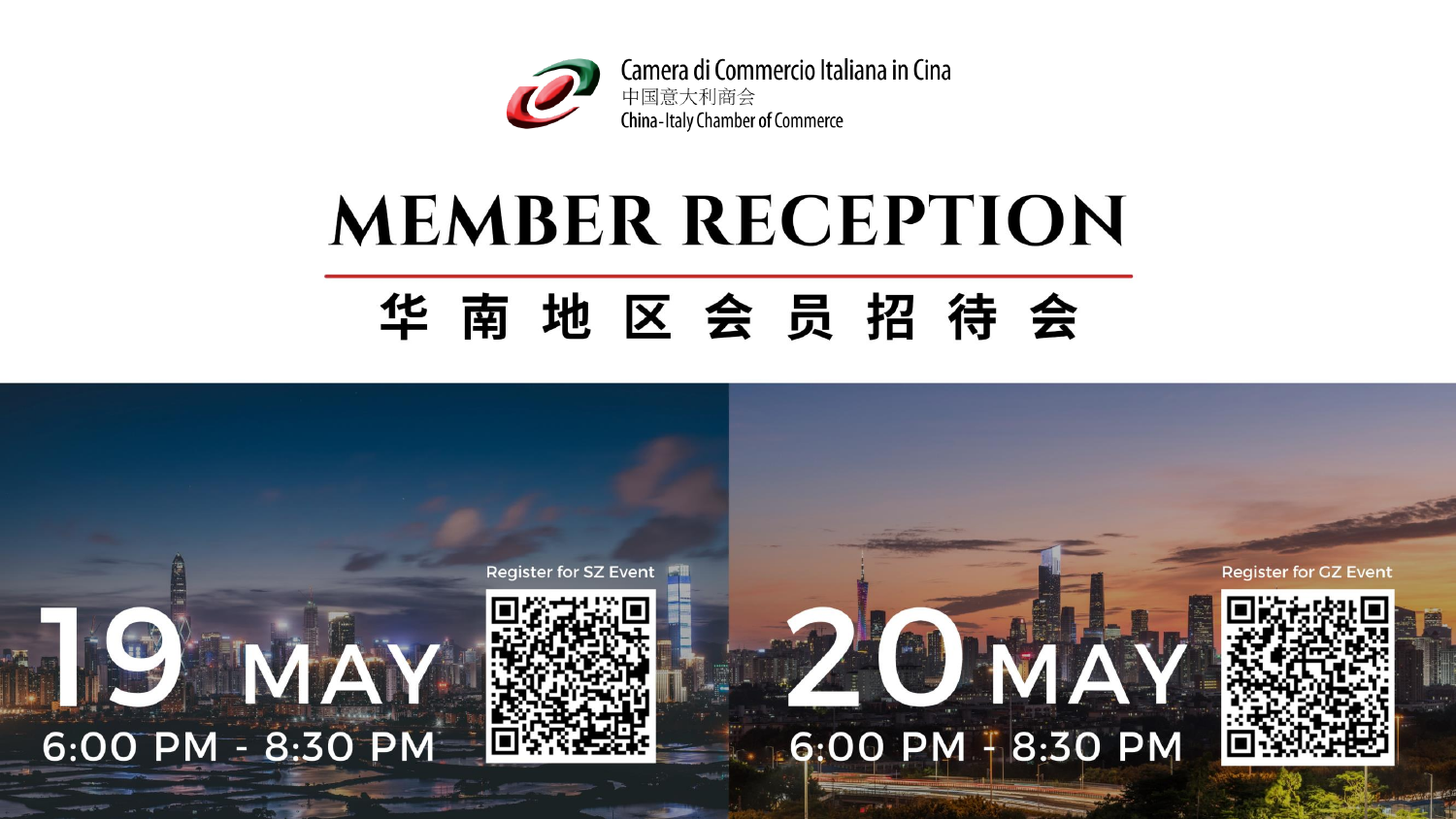## About the Event



The China-Italy Chamber of Commerce (CICC) cordially invites you to the **Member Reception** in Shenzhen and Guangzhou. The event provides you with the opportunity to:

- Meet the **newly elected Vice President** and **Board Members**  responsible for South China
- Meet **CICC Members**
- Learn of **CICC Recap of 2021** and **Outlook for 2022**

#### **Introduce Your Company:**

Members and Friends of CICC will introduce their companies in a **3-minute** or **6-minute**\* speech. The event follows the **networking format** and aims at **increasing visibility** to all Members and Friends of the Chamber and **strengthening business connections** as well as **fostering business opportunities**.

#### **Attendees (estimated): 50**

- CICC Members and Friends
- Representatives of business associations and institutions
- Representatives of business communities in South China

#### **Venue:**

- **Shenzhen:** AZZURRO Italian Restaurant Homemade 意大利私房菜
- **Guangzhou:** LE HACHOIR 亚莎



*\* Reserved for Supporting Members only*

#### **Agenda:**

- 6:00 6:30 PM Registration
- 6:30 7:00 PM Opening Remark
- 7:00 7:30 PM Members Introduction
- 7:30 8:30 PM Networking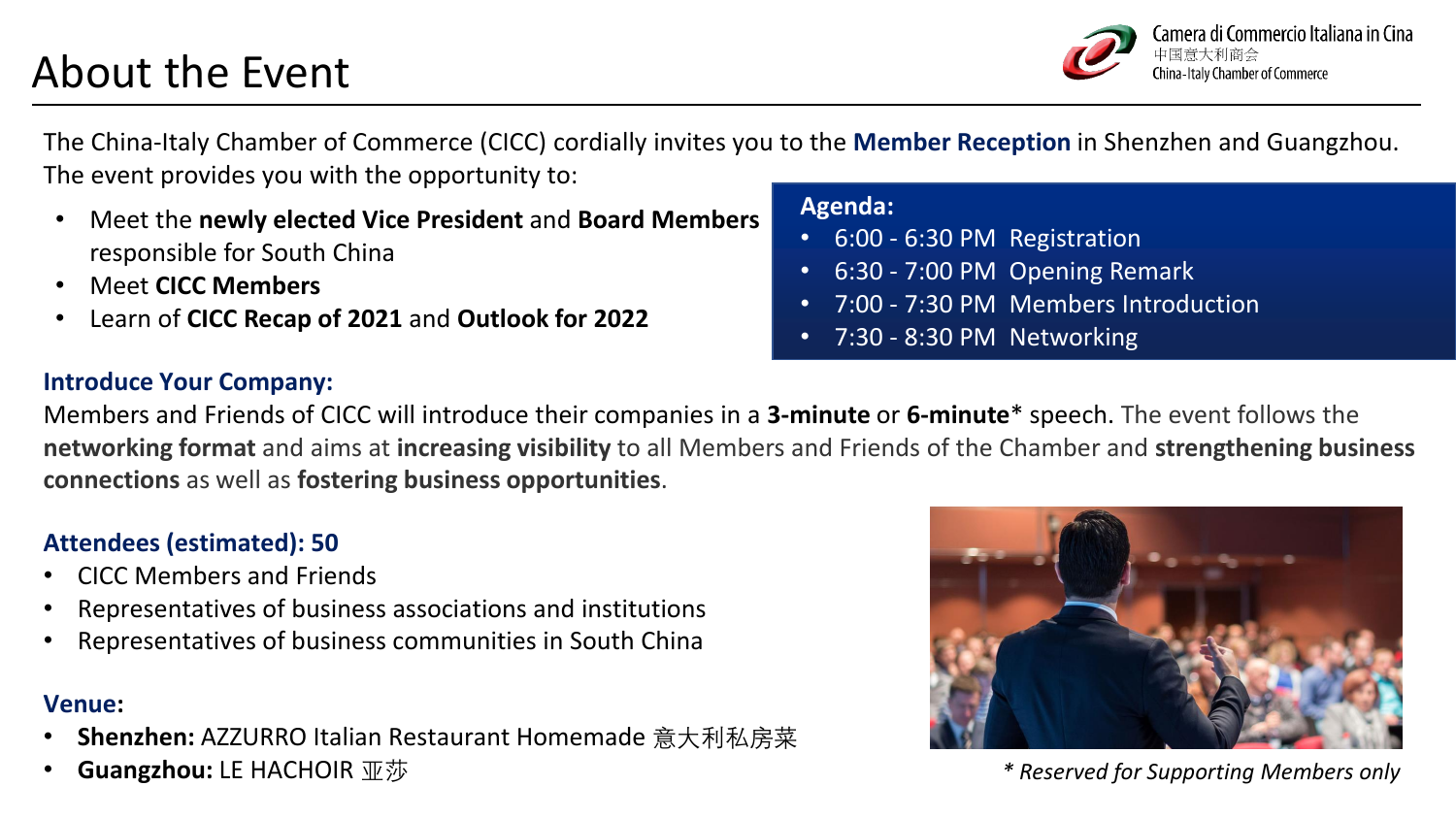## Sponsorship – Types and Benefits



|                         | <b>Benefits</b>                                                         | <b>Type 1</b> | <b>Type 2</b> | Type 3       |
|-------------------------|-------------------------------------------------------------------------|---------------|---------------|--------------|
| <b>Before</b> the event | Company logo on event posters                                           | Small         | Medium        | Large        |
|                         | Company logo on all CICC platforms<br>(Wechat/Linkedin/website)         | $\mathbf v$   |               |              |
|                         | Company introduction on all CICC platforms<br>(Wechat/Linkedin/website) | $\mathbf{V}$  | $\mathbf{V}$  | $\mathbf{v}$ |
|                         | Mass mailing to all CICC contacts (10,000 + Contacts)                   | $\mathbf{V}$  | $\mathbf{V}$  | $\mathbf{v}$ |
| <b>During</b> the event | Company brochure in the registration area                               | $\mathbf v$   |               |              |
|                         | Sponsor mention during the event                                        | $\mathbf v$   |               |              |
|                         | Display of company video (<2 min) at the registration area              | $\mathbf v$   |               |              |
|                         | Logo on main KVs                                                        |               |               |              |
|                         | Promotional materials display at venue                                  |               | $\mathbf{V}$  |              |
|                         | 10-minute company presentation                                          |               |               |              |
| <b>After</b> the event  | Mention in WeChat post event review with a thank you note               |               | $\mathbf{V}$  |              |
|                         | Logo on CICC Newsletter and CICC website for 3 months                   |               |               |              |
|                         | Dedicated company promotion article in the Chamber website              |               |               |              |
|                         |                                                                         | 5,000         | 10,000        | 15,000       |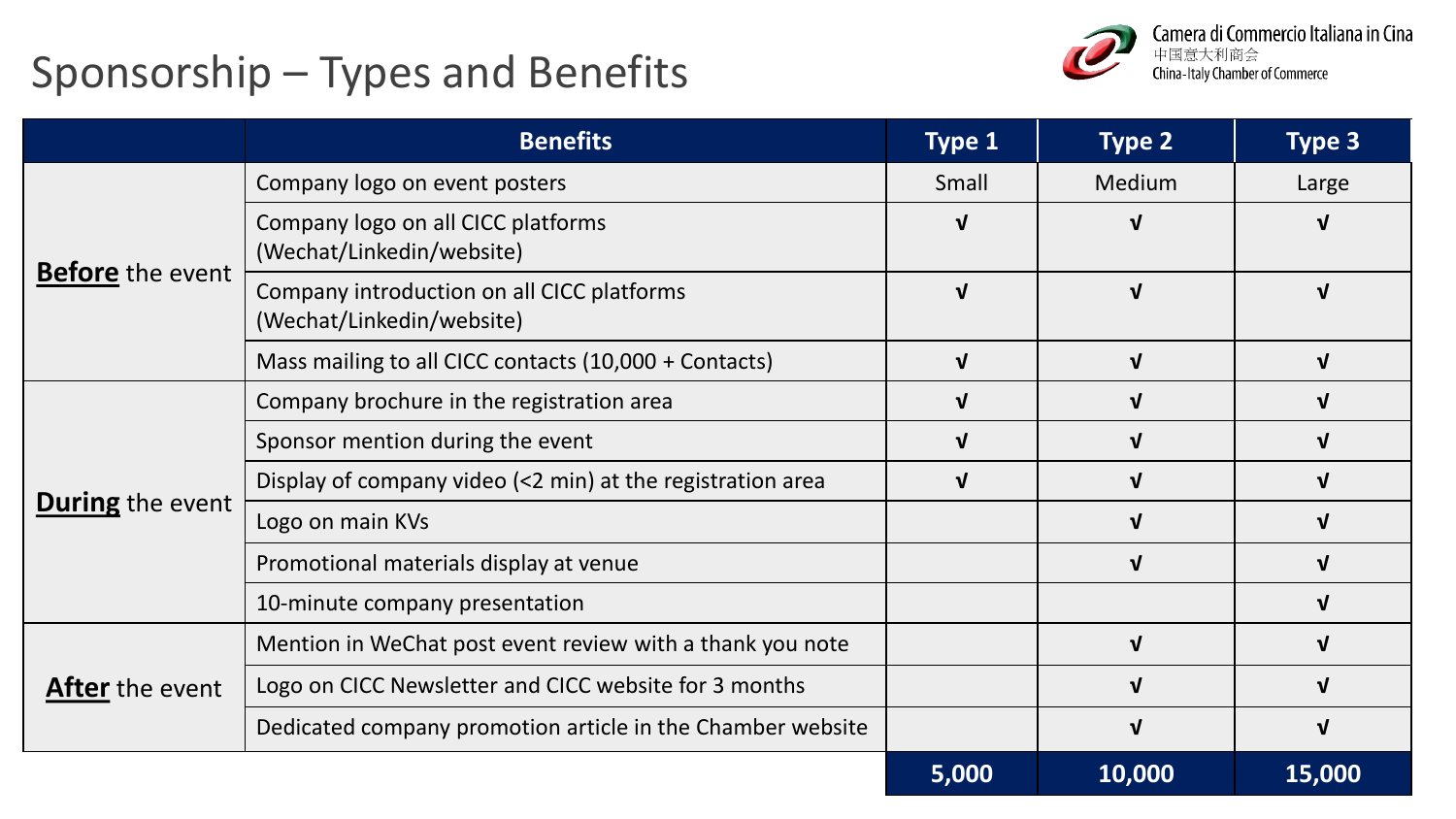## Sponsorship – Exposure and Promotion Examples



- Company logo on event posters
- Company logo on all CICC platforms
- Company introduction on all CICC platforms
- Personal mass mailing to all CICC contacts
- etc.





nal Science Industrial Park, founded in 1991 and headquartered in Hong Kong China, is the numb one developer and operator of industrial real estate in China.Over the past 20 years, Plainvim has developed and operated 15 international industrial parks in the major cities of Greater Bay Area and Yangtze River Delta.The total developed area has reached over 5 million m<sup>2</sup>.Plainvim International, as the champion of China Industry 4.0, has the arks for high- end EU and US manufacturing cluster center



Early Birds Tickets on Sale! Reserve now your place at Notte in Galleria, April 22nd

China-Italy Chamber of Commerce <info@cameraitacina.com> To Vincenzo Raffa

(i) If there are problems with how this message is displayed, click here to view it in a web browser.

#### Dear Ally.

 $CI$ 

We are glad to announce that Early Birds tickets are now available for our signature Italian Gala Night 2022 "Notte in Galleria", April 22nd, Park Hyatt Beijing.

Notte in Galleria will celebrate the uniqueness of Italian products in the exquisite combination of product aesthetics and quality. In the year of the celebrations for the "China-Italy Year of Culture and Tourism", this special night will be a discovery into our rich artistic heritage that nourishes this distinctive aesthetic taste.

The event will follow the "Il China-Italy Business Dialogue", the high-level conference organized by the Embassy of Italy to the P.R.C. in collaboration with ITA -Italian Trade Agency and the China-Italy Chamber of Commerce to promote Made in Italy.